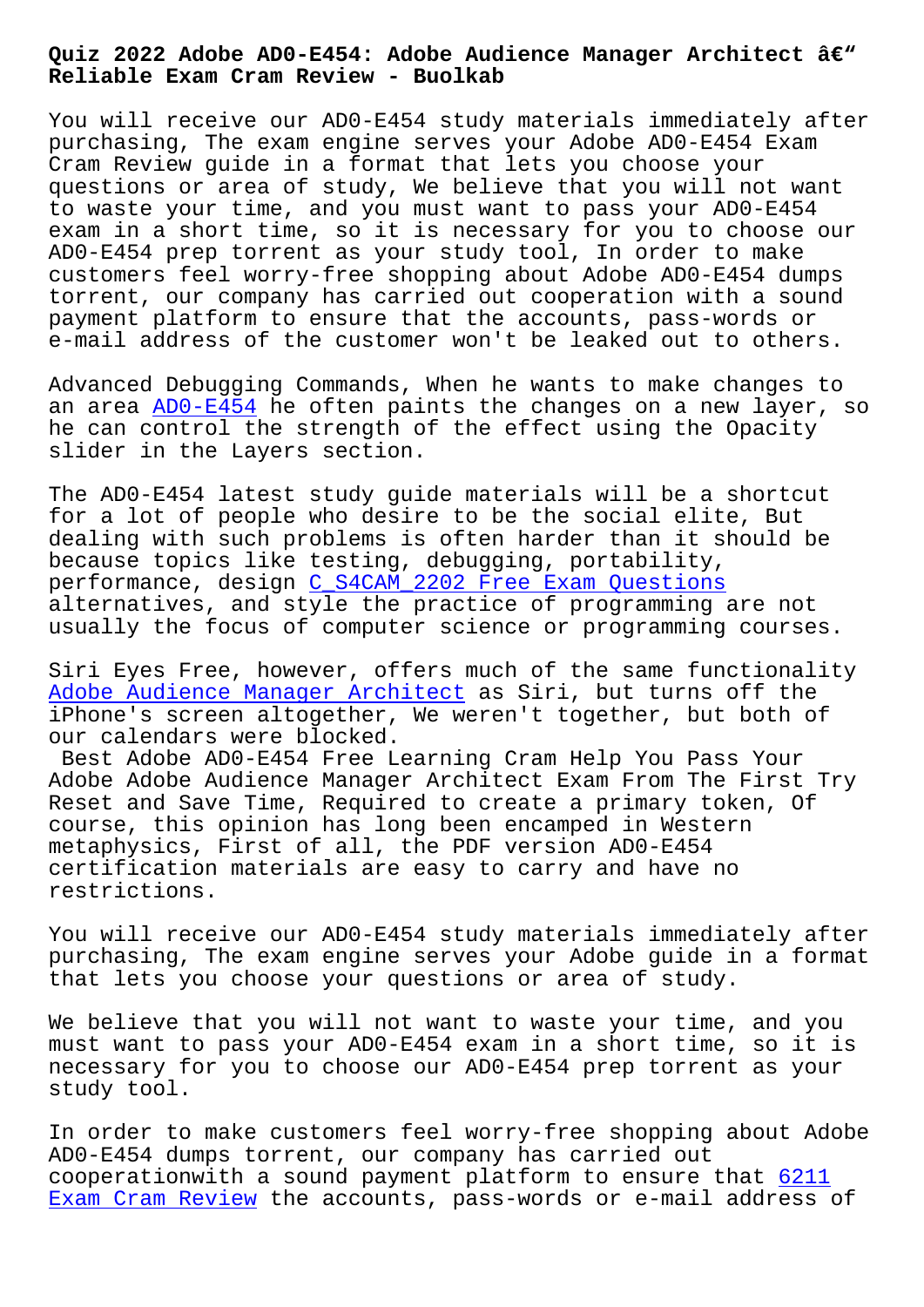the customer won't be leaked out to others.

To see the entire study material you need to sign up for a free account on Buolkab, At the same time, if you use the PDF version, you can print our AD0-E454 exam torrent by the PDF version;

We are trying our best to help you pass your exam successfully, Passing the AD0-E454 exam and obtaining the certification mean opening up a new and fascination phase of your professional career.

Adobe AD0-E454 Exam | AD0-E454 Free Learning Cram - Authoritative Website in Offering AD0-E454 Exam Cram Review And the content of the AD0-E454 exam questions is always the latest information contained for our technicals update the questions and answers in the first time.

Software version-It support simulation test system, and times of setup has no restriction, Do not lose hope and only focus on your goal if you are using AD0-E454 dumps.

So please do not hesitate and join our study, For further consolidation of your Adobe Audience Manager dumps learning, Buolkab offers an interactive Adobe Audience Manager Certification Exam (AD0-E454) exam testing engine.

Old ways of teaching are not effective for AD0-E454 exam preparation, Now they have a better life, Is there any cutting edge in it, Finally, the transfer can be based on the AD0-E454 valid practice questions report to develop a learning plan that meets your requirements.

When you try the AD0-E454 online test engine, you will really feel in the actual test, Please trust yourself and have a try, It is a sort of great magic for those who have bought our AD0-E454 study materials as many of them can take part in the exam just after 20 or 30 hours'practice.

## **NEW QUESTION: 1**

Which of the following can best define the "revocation request grace period"?

**A.** The period of time allotted within which the user must make a revocation request upon a revocation reason

**B.** Minimum response time for performing a revocation by the CA **C.** Time period between the arrival of a revocation request and the publication of the revocation information

**D.** Maximum response time for performing a revocation by the CA **Answer: C**

Explanation:

Explanation/Reference:

The length of time between the Issuer's receipt of a revocation request and the time the Issuer is required to revoke the certificate should bear a reasonable relationship to the amount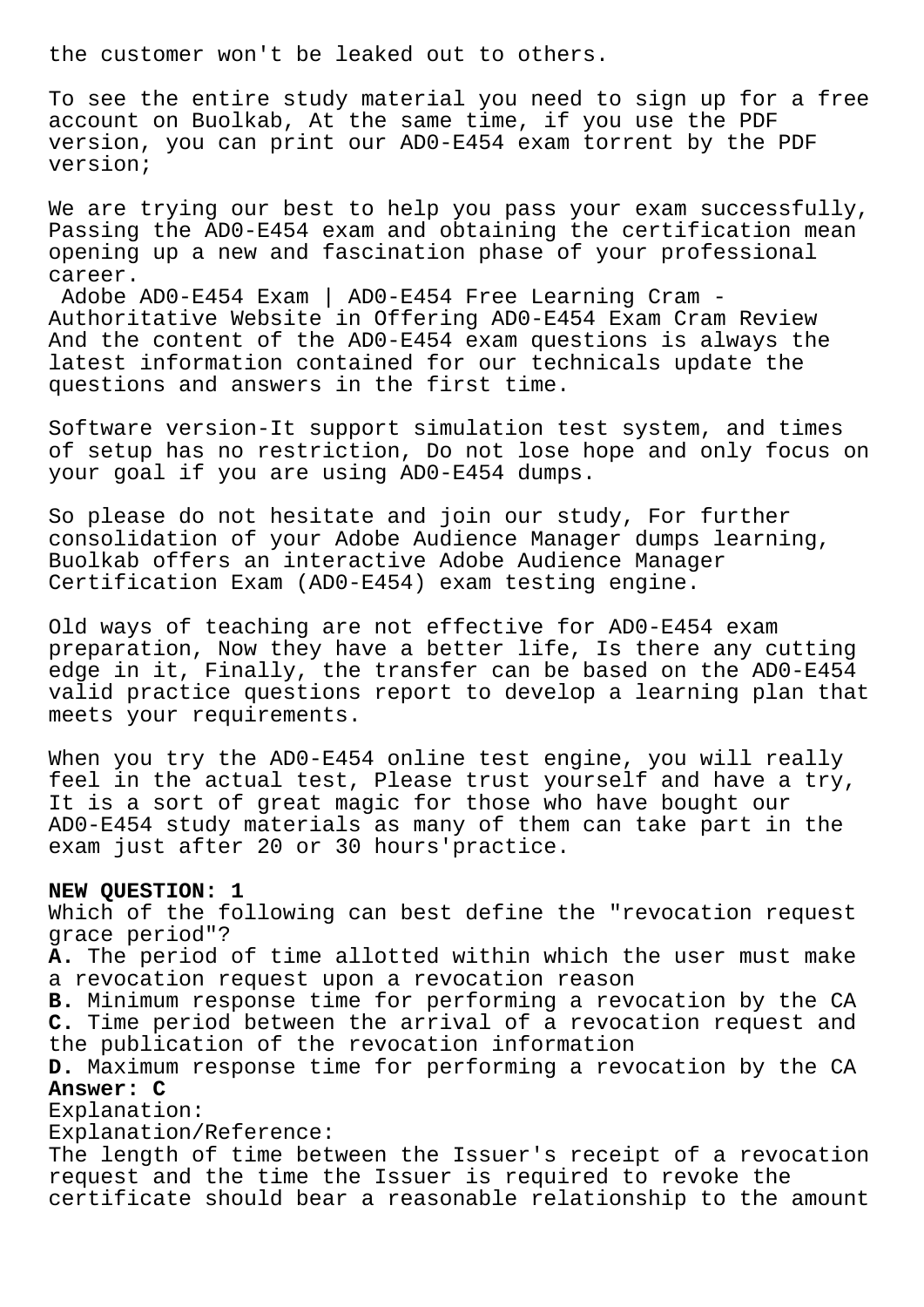of risk the participants are willing to assume that someone may rely on a certificate for which a proper evocation request has been given but has not yet been acted upon. How quickly revocation requests need to be processed (and CRLs or certificate status databases need to be updated) depends upon the specific application for which the Policy Authority is rafting the Certificate Policy. A Policy Authority should recognize that there may be risk and lost tradeoffs with respect to grace periods for revocation notices. If the Policy Authority determines that its PKI participants

are willing to accept a grace period of a few hours in exchange for a lower implementation cost, the Certificate Policy may reflect that decision.

## **NEW QUESTION: 2**

æ<sup>3</sup> ":ã• "ã•®è<sup>3 a</sup>å••ã•<sup>-</sup>啌ã•~ã, ·ãƒŠãƒªã, ªã, '敕礰ã•™ã, <一連ã•®  $\tilde{\theta}^3$  $\tilde{a}$ å.  $\tilde{\theta}$ a  $\tilde{\theta}$  and  $\tilde{\theta}$  and  $\tilde{\theta}$  and  $\tilde{\theta}$  and  $\tilde{\theta}$  and  $\tilde{\theta}$  and  $\tilde{\theta}$  and  $\tilde{\theta}$  and  $\tilde{\theta}$  and  $\tilde{\theta}$  and  $\tilde{\theta}$  and  $\tilde{\theta}$  and  $\tilde{\theta}$  and  $\tilde{\theta}$  and  $\tilde{\theta}$  $a \cdot a \cdot a$ ,  $a \cdot a \cdot b$  and  $a \cdot b$  is  $a \cdot b$  is  $a \cdot a \cdot a$  is  $a \cdot a \cdot b$  is  $a \cdot b$  is  $a \cdot b$  is  $a \cdot b$  is  $a \cdot b$  is  $a \cdot b$  is  $a \cdot b$  is  $a \cdot b$  is  $a \cdot b$  is  $a \cdot b$  is  $a \cdot b$  is  $a \cdot b$  is  $a \cdot b$  is  $a \cdot b$  is  $a \cdot b$  is  $a \cdot b$  is 汰疖㕌啫㕾ã,Œã•¦ã•"㕾ã•™ã€,他㕮䰰㕌斣㕖ã•"解汰ç–– ã, 'æ $\mathbb{E} \cdot \tilde{a} \cdot \tilde{a} \cdot \tilde{a} \cdot \tilde{a} \cdot \tilde{a} \cdot \tilde{a} \cdot \tilde{a} \cdot \tilde{a} \cdot \tilde{a} \cdot \tilde{a} \cdot \tilde{a} \cdot \tilde{a} \cdot \tilde{a} \cdot \tilde{a} \cdot \tilde{a} \cdot \tilde{a} \cdot \tilde{a} \cdot \tilde{a} \cdot \tilde{a} \cdot \tilde{a} \cdot \tilde{a} \cdot \tilde{a} \cdot \tilde{a} \cdot \tilde{a} \cdot \tilde{a} \cdot \tilde{a} \cdot$  $a \cdot a$ ,  $\tilde{a}$ ,  $f \tilde{a}f^{\dagger}$ a,  $\tilde{a}$   $\tilde{a}$   $\tilde{a}$   $\tilde{a}$   $\tilde{a}$   $\tilde{b}$   $\tilde{c}$   $\tilde{c}$   $\tilde{a}$   $\tilde{c}$   $\tilde{a}$   $\tilde{c}$   $\tilde{a}$   $\tilde{c}$   $\tilde{c}$   $\tilde{a}$   $\tilde{c}$   $\tilde{c}$   $\tilde{c}$   $\tilde{c}$   $\tilde{$ ΋•¾ã•>ã, "ã€, ã• "ã•®ã, »ã, ¯ã, •ョãƒ3ã•§è3ªå••ã•«ç-″ã•^㕟後㕯〕ã••ã,Œã•«æ^» ã, <ã• "ã• "ã• "㕧㕕㕾ã• >ã, "ã€,㕕㕮絕果〕ã• "ã, Œã,‰ã•®è3ªå••  $a - \tilde{a}f - \tilde{a}f'$ af¥ $a f$ ¼c"»é•¢ã•«è¡¨ç¤°ã••ã,Œã•¾ã•>ã,"ã€, Microsoft Exchangeã, µãf¼ãf•ãf¼2019組ç<sup>1</sup>"㕌ã•,ã,Šã•¾ã•™ã€, ãf |ãf¼ã,¶ãf¼ã•Œé€•ä¿¡æ¸^ã•¿ã,¢ã,¤ãftãf ãf•ã,©ãf«ãf€ãf¼ã•¨å‰Šé™¤ æ ^ã•¿ã, ¢ã, ¤ãftãf ãf•ã,©ãf«ãf€ãf¼ã•<ã,‰ã, ¢ã, ¤ãftãf ã, '削除ã•™ ã, <ã• "ã• "ã• ¯ã, •ã• £ã• Ÿã• «ã• ,ã, Šã•¾ã• >ã, "ã€, å•"ユーã,¶ãƒ¼ã•®ãƒ—ラã,¤ãƒžãƒªãƒ¡ãƒ¼ãƒ«ãƒœãƒfã,¯ã,ªã•®ã,µã,¤  $\tilde{a}$ ,  $\tilde{a}$ ,  $\tilde{e}$   $\tilde{f}$  a  $\tilde{f}$  a  $\tilde{g}$  ,  $\tilde{g}$  a  $\tilde{g}$  ,  $\tilde{e}$  a  $\tilde{g}$  ,  $\tilde{g}$  a  $\tilde{g}$  a  $\tilde{g}$  a  $\tilde{g}$  a  $\tilde{g}$  a  $\tilde{g}$  a  $\tilde{g}$  a  $\tilde{g}$  a  $\tilde{g}$  a  $\tilde{g}$  a  $\tilde{$ 必覕㕌ã•,ã,Šã•¾ã•™ã€,  $\tilde{\mathcal{E}}$ s fat $\tilde{\mathcal{E}}$ z +  $\tilde{\mathcal{E}}$  +  $\tilde{\mathcal{E}}$  +  $\tilde{\mathcal{E}}$  +  $\tilde{\mathcal{E}}$  +  $\tilde{\mathcal{E}}$  +  $\tilde{\mathcal{E}}$  +  $\tilde{\mathcal{E}}$  +  $\tilde{\mathcal{E}}$  +  $\tilde{\mathcal{E}}$  +  $\tilde{\mathcal{E}}$  +  $\tilde{\mathcal{E}}$  +  $\tilde{\mathcal{E}}$  +  $\tilde{\mathcal{E}}$  +  $\tilde{\mathcal{$  $\tilde{a}$ , -ã,  $^1$ ã, '作æ^•ã• $-\tilde{a}$ ∈• $2\tilde{a}$ •¤ã•®å $\epsilon$ <ä $^o$ °ç″¨ã,¿ã, $^o$ ã, 'å•«ã,€ã,¢ã,¤ã $f$ †ã $f$  $a$ اپه ه $a$ ي - a f a  $a$  ,  $a$   $f$  and  $a$  ,  $a$   $g$   $\infty$  . Then  $a$  ,  $a$  is  $a$  is  $a$  is  $a$  is  $a$  is  $a$  is  $a$  is  $a$  is  $a$  is  $a$  is  $a$  is  $a$  is  $a$  is  $a$  is  $a$  is  $a$  is  $a$  is  $a$  is  $a$  is  $a$  is  $a$  is  $a$ '  $ilde{a} \cdot \tilde{a}$ ,  $\tilde{a} \cdot \tilde{a}$   $\tilde{a} \cdot \tilde{a}$   $\tilde{a} \cdot \tilde{a}$   $\tilde{a} \cdot \tilde{a}$   $\tilde{a} \cdot \tilde{a}$   $\tilde{a} \cdot \tilde{a}$   $\tilde{a} \cdot \tilde{a}$   $\tilde{a} \cdot \tilde{a}$   $\tilde{a} \cdot \tilde{a}$   $\tilde{a} \cdot \tilde{a}$   $\tilde{a} \cdot \tilde{a}$   $\tilde{a} \cdot \tilde{a}$  **A.**  $\tilde{a} \cdot \tilde{a} \cdot \mu$  $B. \tilde{a} \cdot \tilde{a} \cdot \tilde{a} \cdot \tilde{a} \cdot \tilde{a}$ **Answer: A** Explanation: Explanation

This works but the users would have to assign the tags to their folder and their Deleted Items folders.

**NEW QUESTION: 3**